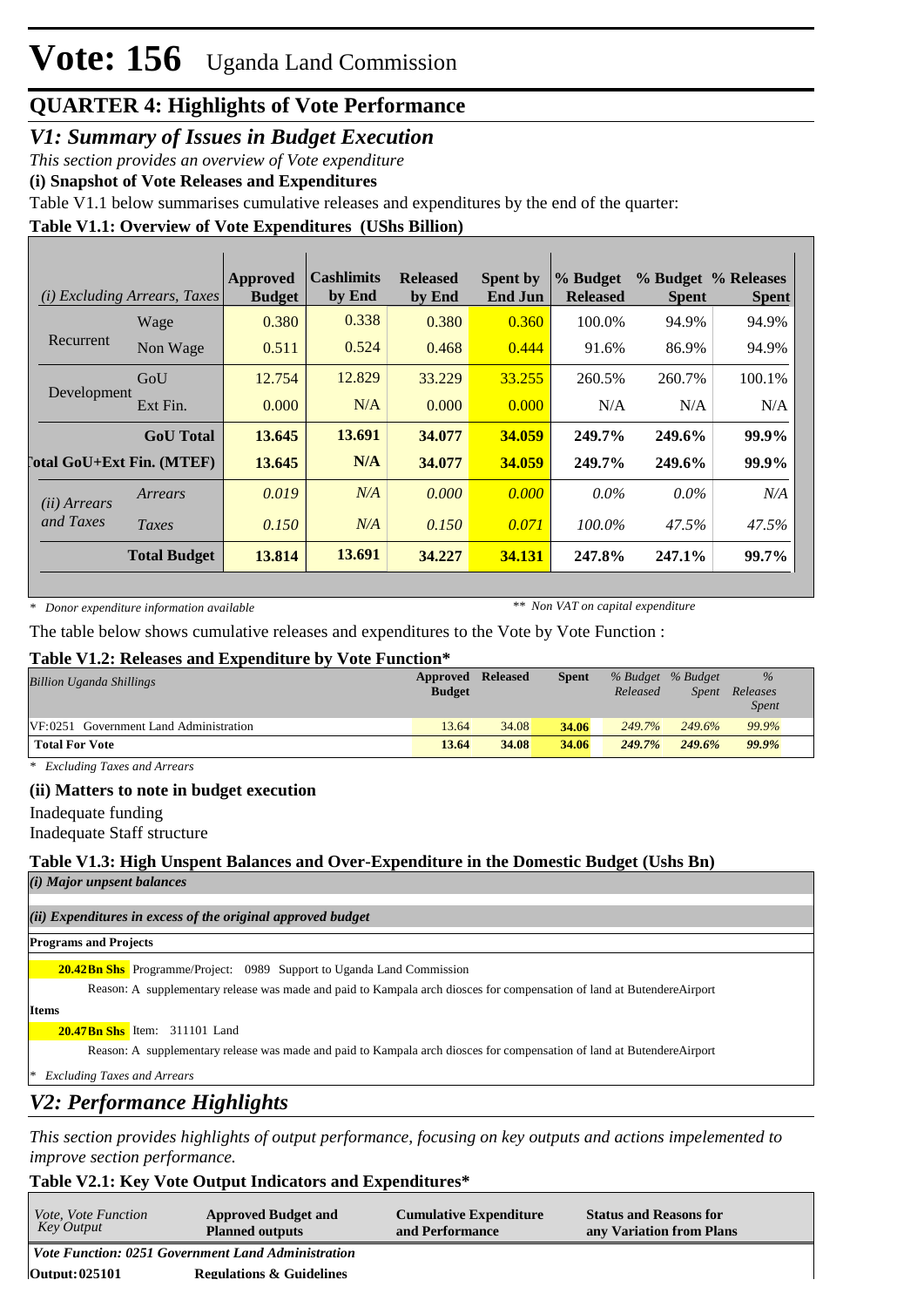# **QUARTER 4: Highlights of Vote Performance**

| Vote, Vote Function<br><b>Key Output</b>                  | <b>Approved Budget and</b><br><b>Planned outputs</b>                  |       | <b>Cumulative Expenditure</b><br>and Performance                                  |                  | <b>Status and Reasons for</b><br>any Variation from Plans                                                                                                                                                                                                                                              |        |  |  |
|-----------------------------------------------------------|-----------------------------------------------------------------------|-------|-----------------------------------------------------------------------------------|------------------|--------------------------------------------------------------------------------------------------------------------------------------------------------------------------------------------------------------------------------------------------------------------------------------------------------|--------|--|--|
| Description of Performance:                               | 2000 copies of the land fund<br>regulations printed and<br>published; |       | N/A<br>1200 copies of the land fund<br>regulations were printed and<br>published; |                  |                                                                                                                                                                                                                                                                                                        |        |  |  |
|                                                           | Develop Land Fund<br>Regulations guidelines                           |       | Consultations were made on<br><b>Uganda Land Commission Bill</b>                  |                  |                                                                                                                                                                                                                                                                                                        |        |  |  |
|                                                           | The public sensitised about<br>land fund regulations                  |       |                                                                                   |                  |                                                                                                                                                                                                                                                                                                        |        |  |  |
|                                                           | Consultations made on Uganda<br><b>Land Commission Bill</b>           |       |                                                                                   |                  |                                                                                                                                                                                                                                                                                                        |        |  |  |
| <b>Output Cost:</b>                                       | UShs Bn:                                                              | 0.075 | UShs Bn:                                                                          |                  | 0.078 % Budget Spent:                                                                                                                                                                                                                                                                                  | 103.6% |  |  |
| Output: 025103                                            | <b>Government leases</b>                                              |       |                                                                                   |                  |                                                                                                                                                                                                                                                                                                        |        |  |  |
| Description of Performance: Issue 500 government leases;  | Collect UGX 4 bn NTR.                                                 |       | 934 Gov't leases were issued                                                      |                  | A large number of pool houses<br>were leased out to public                                                                                                                                                                                                                                             |        |  |  |
|                                                           |                                                                       |       | UGX 3.027bn of NTR was<br>collected                                               |                  | servants hence a very high<br>performance under leases                                                                                                                                                                                                                                                 |        |  |  |
| Performance Indicators:                                   |                                                                       |       |                                                                                   |                  |                                                                                                                                                                                                                                                                                                        |        |  |  |
| No. of lease applications<br>processed                    | 500                                                                   |       |                                                                                   | 934              |                                                                                                                                                                                                                                                                                                        |        |  |  |
| Amount of NTR collected<br>(USHs bn)                      | 4                                                                     |       |                                                                                   | 3.027            |                                                                                                                                                                                                                                                                                                        |        |  |  |
| <b>Output Cost:</b>                                       | UShs Bn:                                                              | 0.154 | UShs Bn:                                                                          |                  | 0.145 % Budget Spent:                                                                                                                                                                                                                                                                                  | 94.2%  |  |  |
| Output: 025104                                            | <b>Government Land Inventory</b>                                      |       |                                                                                   |                  |                                                                                                                                                                                                                                                                                                        |        |  |  |
| Description of Performance: Plan to process 40 government | land titles.                                                          |       | 28 Gov't Land titles were<br>processed                                            |                  | Some other titles are still in<br>process. A consultative meeting<br>was held with the Members of<br>Parliament from Kibaale on<br>how to go about the<br>regularisation of Land<br>ownership and a sensitistion<br>meeting was held with the<br>Omukama of Bunyoro with his<br>Chiefs about the same. |        |  |  |
| Performance Indicators:                                   |                                                                       |       |                                                                                   |                  |                                                                                                                                                                                                                                                                                                        |        |  |  |
| Number of Government land<br>titles provessed             | 40                                                                    |       |                                                                                   | 28               |                                                                                                                                                                                                                                                                                                        |        |  |  |
| Number of bonafide<br>occupants registered                | 1,000                                                                 |       |                                                                                   | $\boldsymbol{0}$ |                                                                                                                                                                                                                                                                                                        |        |  |  |
| <b>Output Cost:</b>                                       | UShs Bn:                                                              | 0.375 | UShs Bn:                                                                          | 0.387            | % Budget Spent:                                                                                                                                                                                                                                                                                        | 103.3% |  |  |
| Output: 025105                                            | Government property rates                                             |       |                                                                                   |                  |                                                                                                                                                                                                                                                                                                        |        |  |  |
| Description of Performance: Plan to pay 7urban council.   |                                                                       |       | Paid 3 urban council                                                              |                  | Inadequate funding to pay all<br>the planned urban councils and<br>planned number of hectares of<br>land.                                                                                                                                                                                              |        |  |  |
| Performance Indicators:                                   |                                                                       |       |                                                                                   |                  |                                                                                                                                                                                                                                                                                                        |        |  |  |
| Hectares of land acquired to<br>secure bonafide occupants | 4,000                                                                 |       |                                                                                   | 3401.315         |                                                                                                                                                                                                                                                                                                        |        |  |  |
| <b>Output Cost:</b>                                       | UShs Bn:                                                              | 0.060 | UShs Bn:                                                                          | 0.037            | % Budget Spent:                                                                                                                                                                                                                                                                                        | 61.7%  |  |  |
| <b>Vote Function Cost</b>                                 | <b>UShs Bn:</b>                                                       |       | 13.645 UShs Bn:                                                                   |                  | 34.059 % Budget Spent:                                                                                                                                                                                                                                                                                 | 249.6% |  |  |
| <b>Cost of Vote Services:</b>                             | UShs Bn:                                                              |       | 13.645 UShs Bn:                                                                   |                  | 34.059 % Budget Spent:                                                                                                                                                                                                                                                                                 | 249.6% |  |  |

*\* Excluding Taxes and Arrears*

Regularisation and registration of absentee landlords in Kibaale to enable them acquire registrable interests

### **Table V2.2: Implementing Actions to Improve Vote Performance**

| <b>Planned Actions:</b>                             | <b>Actual Actions:</b> | <b>Reasons for Variation</b> |
|-----------------------------------------------------|------------------------|------------------------------|
| Vote: 156 Uganda Land Commission                    |                        |                              |
| Vote Function: 02.51 Government Land Administration |                        |                              |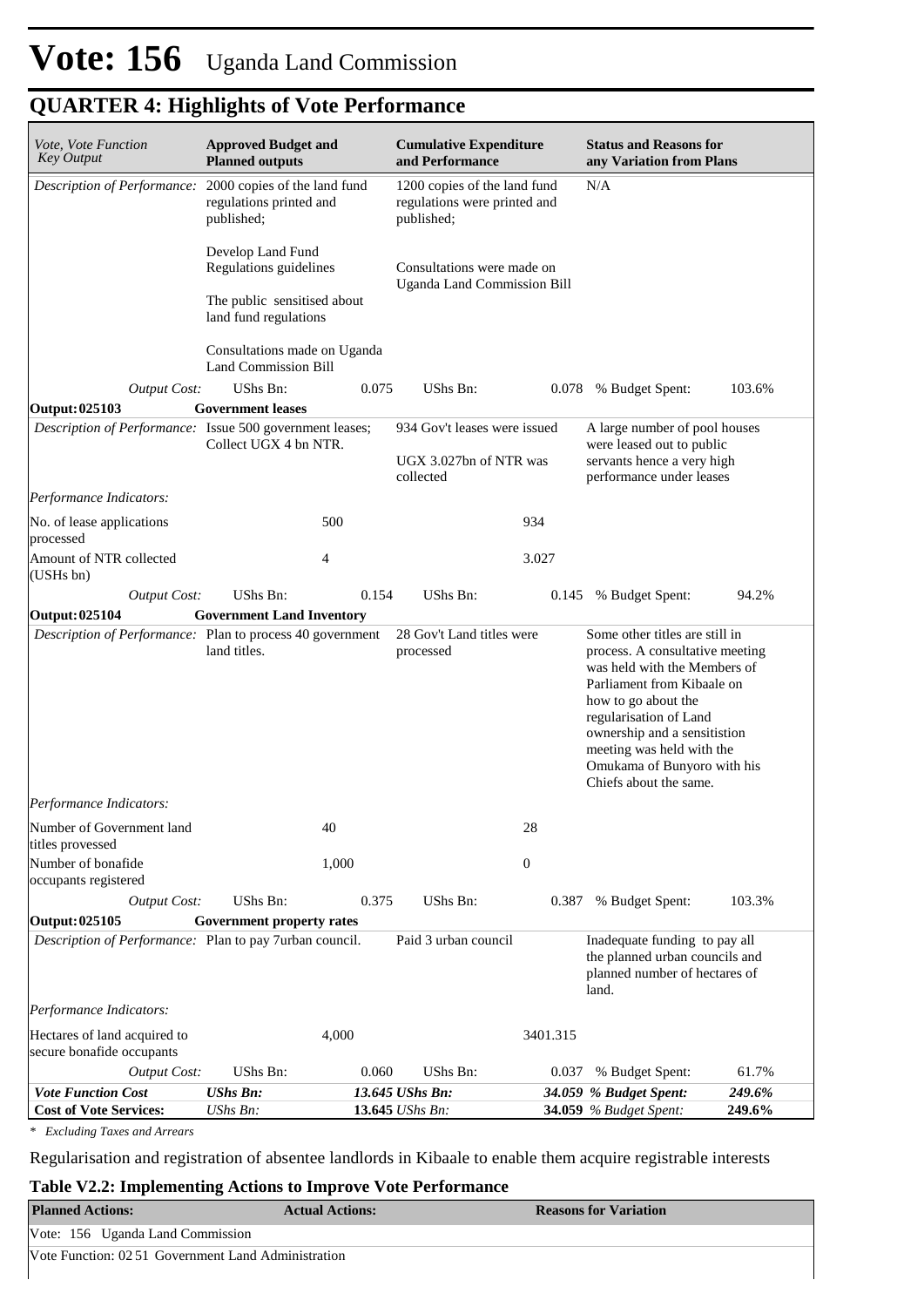# **Vote: 156** Uganda Land Commission

# **QUARTER 4: Highlights of Vote Performance**

**Planned Actions: Actual Actions: Reasons for Variation** 

Land Fund Regulations guidelines developed and the public sensitised about them

## *V3: Details of Releases and Expenditure*

*This section provides a comprehensive summary of the outputs delivered by the Vote and further details of Vote expenditures by Vote Function and Expenditure Item.*

**N/A** N/A

### **Table V3.1: GoU Releases and Expenditure by Output\***

| Billion Uganda Shillings                                         | Approved      | <b>Released</b> | <b>Spent</b> | $%$ GoU                   | $%$ GoU       | $%$ GoU   |
|------------------------------------------------------------------|---------------|-----------------|--------------|---------------------------|---------------|-----------|
|                                                                  | <b>Budget</b> |                 |              | <b>Budget</b><br>Released | <b>Budget</b> | Releases  |
|                                                                  |               |                 |              |                           | Spent         | Spent     |
| VF:0251 Government Land Administration                           | 13.64         | 34.08           | 34.06        | 249.7%                    | 249.6%        | 99.9%     |
| Class: Outputs Provided                                          | 1.79          | 1.75            | 1.72         | 97.6%                     | 95.8%         | 98.1%     |
| $ 025101$ Regulations & Guidelines                               | 0.07          | 0.07            | 0.08         | $100.0\%$                 | 103.6%        | 103.6%    |
| 025102 Financial and administrative services                     | 1.13          | 1.12            | 1.07         | 98.8%                     | 94.8%         | 95.9%     |
| 025103 Government leases                                         | 0.15          | 0.14            | 0.15         | 93.2%                     | 94.2%         | 101.1%    |
| 025104 Government Land Inventory                                 | 0.38          | 0.38            | 0.39         | $100.0\%$                 | 103.3%        | 103.3%    |
| 025105 Government property rates                                 | 0.06          | 0.04            | 0.04         | 68.3%                     | 61.7%         | 90.2%     |
| Class: Capital Purchases                                         | 11.85         | 32.33           | 32.34        | 272.8%                    | 272.9%        | $100.0\%$ |
| 025171 Acquisition of Land by Government                         | 11.41         | 32.00           | 31.99        | 280.6%                    | 280.5%        | 100.0%    |
| 025172 Government Buildings and Administrative Infrastructure    | 0.03          | 0.03            | 0.03         | $100.0\%$                 | $106.6\%$     | 106.6%    |
| 025175 Purchase of Motor Vehicles and Other Transport Equipment  | 0.35          | 0.23            | 0.23         | 65.2%                     | 65.2%         | $100.0\%$ |
| 025176 Purchase of Office and ICT Equipment, including Software  | 0.06          | 0.06            | 0.08         | $100.0\%$                 | 132.2%        | 132.2%    |
| 025178 Purchase of Office and Residential Furniture and Fittings | 0.01          | 0.01            | 0.01         | $100.0\%$                 | $100.0\%$     | 100.0%    |
| <b>Total For Vote</b>                                            | 13.64         | 34.08           | 34.06        | 249.7%                    | 249.6%        | 99.9%     |

*\* Excluding Taxes and Arrears*

### **Table V3.2: 2014/15 GoU Expenditure by Item**

| <b>Billion Uganda Shillings</b>                           | <b>Approved</b><br><b>Budget</b> | <b>Releases</b> | <b>Expend-</b><br>iture | % Budged<br><b>Released</b> | % Budget<br><b>Spent</b> | %Releases<br><b>Spent</b> |
|-----------------------------------------------------------|----------------------------------|-----------------|-------------------------|-----------------------------|--------------------------|---------------------------|
| <b>Output Class: Outputs Provided</b>                     | 1.79                             | 1.75            | 1.72                    | 97.6%                       | 95.8%                    | 98.1%                     |
| 211101 General Staff Salaries                             | 0.34                             | 0.34            | 0.32                    | 100.0%                      | 94.3%                    | 94.3%                     |
| 211102 Contract Staff Salaries (Incl. Casuals, Temporary) | 0.04                             | 0.04            | 0.04                    | 100.0%                      | 100.0%                   | 100.0%                    |
| 211103 Allowances                                         | 0.16                             | 0.16            | 0.16                    | 100.0%                      | 100.0%                   | 100.0%                    |
| 212101 Social Security Contributions                      | 0.00                             | 0.00            | 0.00                    | 0.0%                        | 0.0%                     | N/A                       |
| 213001 Medical expenses (To employees)                    | 0.01                             | 0.01            | 0.01                    | 100.0%                      | 100.0%                   | 100.0%                    |
| 213002 Incapacity, death benefits and funeral expenses    | 0.00                             | 0.00            | 0.00                    | 83.3%                       | 83.3%                    | 100.0%                    |
| 213004 Gratuity Expenses                                  | 0.00                             | 0.03            | 0.01                    | N/A                         | N/A                      | 25.0%                     |
| 221001 Advertising and Public Relations                   | 0.01                             | 0.01            | 0.01                    | 94.4%                       | 94.4%                    | 100.0%                    |
| 221002 Workshops and Seminars                             | 0.02                             | 0.02            | 0.02                    | 100.0%                      | 100.0%                   | 100.0%                    |
| 221003 Staff Training                                     | 0.34                             | 0.34            | 0.32                    | 99.6%                       | 93.4%                    | 93.8%                     |
| 221006 Commissions and related charges                    | 0.15                             | 0.15            | 0.15                    | 100.0%                      | 100.0%                   | 100.0%                    |
| 221007 Books, Periodicals & Newspapers                    | 0.01                             | 0.01            | 0.01                    | 94.6%                       | 107.6%                   | 113.7%                    |
| 221008 Computer supplies and Information Technology (IT)  | 0.02                             | 0.02            | 0.02                    | 88.7%                       | 99.6%                    | 112.3%                    |
| 221009 Welfare and Entertainment                          | 0.03                             | 0.03            | 0.03                    | 94.1%                       | 94.1%                    | 100.0%                    |
| 221011 Printing, Stationery, Photocopying and Binding     | 0.03                             | 0.03            | 0.04                    | 100.0%                      | 143.0%                   | 143.0%                    |
| 221012 Small Office Equipment                             | 0.02                             | 0.01            | 0.02                    | 73.1%                       | 83.4%                    | 114.1%                    |
| 221016 IFMS Recurrent costs                               | 0.02                             | 0.02            | 0.02                    | 95.0%                       | 98.6%                    | 103.8%                    |
| 222001 Telecommunications                                 | 0.03                             | 0.03            | 0.03                    | 100.0%                      | 100.0%                   | 100.0%                    |
| 222002 Postage and Courier                                | 0.01                             | 0.01            | 0.01                    | 90.0%                       | 90.0%                    | 100.0%                    |
| 223002 Rates                                              | 0.05                             | 0.03            | 0.02                    | 57.8%                       | 48.9%                    | 84.6%                     |
| 223004 Guard and Security services                        | 0.01                             | 0.01            | 0.01                    | 74.9%                       | 74.9%                    | 100.0%                    |
| 223005 Electricity                                        | 0.01                             | 0.01            | 0.01                    | 100.0%                      | 100.0%                   | 100.0%                    |
| 223006 Water                                              | 0.00                             | 0.00            | 0.00                    | 100.0%                      | 100.0%                   | 100.0%                    |
| 224004 Cleaning and Sanitation                            | 0.02                             | 0.02            | 0.03                    | 100.0%                      | 120.9%                   | 120.9%                    |
| 224005 Uniforms, Beddings and Protective Gear             | 0.03                             | 0.02            | 0.02                    | 79.7%                       | 85.7%                    | 107.6%                    |
| 225001 Consultancy Services- Short term                   | 0.04                             | 0.04            | 0.04                    | 100.0%                      | 109.5%                   | 109.5%                    |
| 227001 Travel inland                                      | 0.11                             | 0.10            | 0.10                    | 98.6%                       | 98.6%                    | 100.0%                    |
| 227002 Travel abroad                                      | 0.02                             | 0.02            | 0.02                    | 100.0%                      | 100.0%                   | 100.0%                    |
| 227004 Fuel, Lubricants and Oils                          | 0.09                             | 0.09            | 0.09                    | 100.0%                      | 100.0%                   | 100.0%                    |